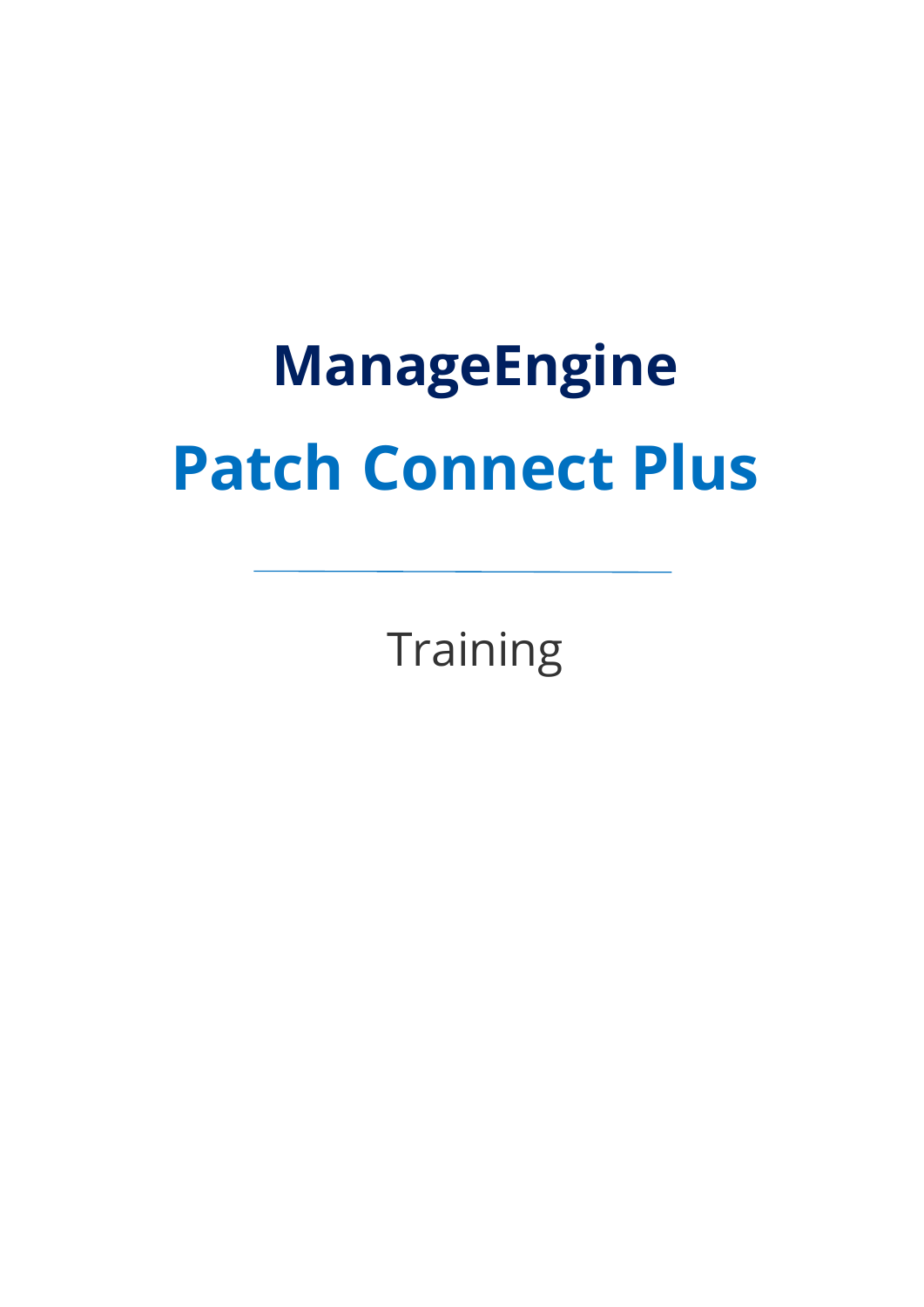# Patch Connect Plus Training

#### About Patch Connect Plus

Patch Connect Plus automates the deployment of over 380 third-party updates by integrating with the existing SCCM server.

This training is designed to equip users with the knowledge to work with Patch Connect Plus. In this training, you will learn about the best practices that will get you started with the functionalities and nuances of working with Patch Connect Plus.

# Course Agenda

#### Installation & Setup

- Installing Patch Connect Plus
	- o System Requirements
	- o Installing the Server
- Configuring Patch Connect Plus Server
	- o Enabling Secure log-in
	- o User Administration
	- o Configuring Mail Server for email notifications

#### Third-Party Patch Management

- Third-Party Patch Management Workflow
- Setting up Patch Connect Plus
	- o Configure Proxy settings
	- o Configure WSUS settings
	- o Configure SCCM settings
	- o Configure certificate settings
	- o Configure site database server settings
- Synchronize Patch Database periodically
	- o Update manually
	- o Schedule periodic updates
- Select third-party application to be patched
- Customize the deployment of third-party update
	- o Customize with default templates
	- o Customize with pre/post scripts
- Integrate native plugin with SCCM console
- Configure Automated Deployment Rule (ADR) for third-party patches

Reports